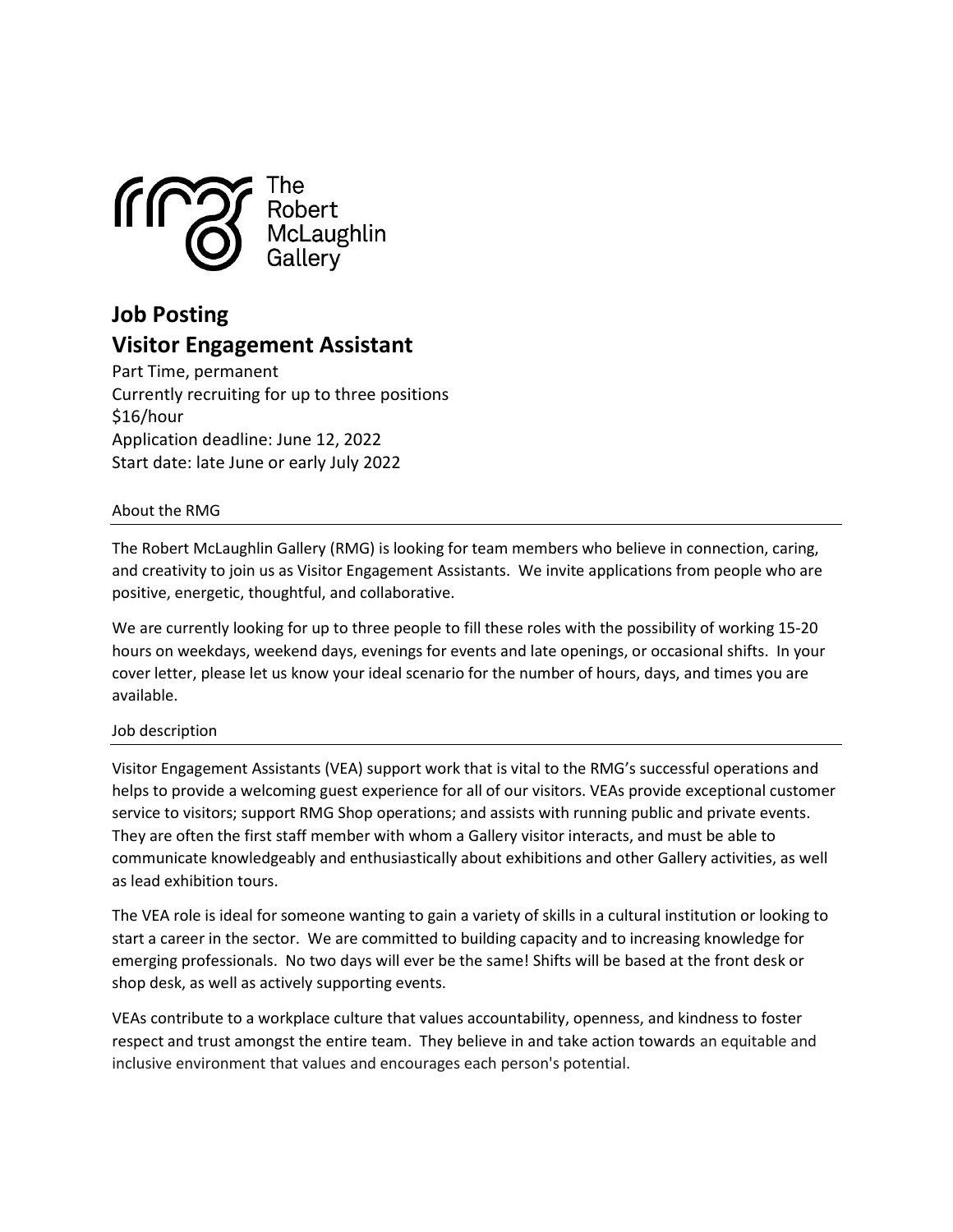The VEA reports directly to the Manager, Visitor Engagement, and works closely with the Security + Facilities Coordinator. The VEA collaborates regularly with all other team members.

# Responsibilities

- Provide superior visitor service and satisfaction to ensure an excellent experience for all
- Project a positive image, serving as an ambassador for the gallery
- Maintain clean, professional welcome area and proper cashier operations by following policies and procedures
- Responsible for a broad range of activities including selling memberships and shop inventory
- Relay accurate information about planned programs and events, and direct inquiries to appropriate staff as needed
- Monitor guest compliance with health and safety protocols; sanitize high touch areas
- Handle customer service issues/questions in a professional, polite, and positive manner
- Engage with guests in the exhibit spaces
- Assist with the preparation and teardown of spaces for upcoming rentals, coordination of deliveries, allocation of equipment, andset-up of furniture
- Assist with the of supervision public and private events including the coordination of the activities of caterers, other subcontractors, and/or vendors
- Assist with client relations, correspondence, inquiries, and tours for rental spaces
- Assist with RMG Shopsales, inventory tracking, merchandising, and promotion
- Assist with RMG Shop social media management and digital promotion
- Generate detailed sales reports and spreadsheets
- Assist with management of online store platform(s)
- Perform general administrative tasks
- Support reconciliation and data entry alongside the Director, Finance + Operations

## Qualifications

## Necessary Skills + Experience

- 1-3 years of front line customer service experience.
- Excellent interpersonal skills, including the ability to communicate clearly, lead, and show tact and diplomacy when necessary.
- Strong administrative, organizational, prioritization and time management skills.
- Proficient in Word, Excel, and Microsoft Outlook.
- Knowledge of social media management platforms, web, and mobile applications for content creation.

## Necessary Attributes

- Interest in the visual arts, community engagement, and eager to learn about the RMG
- Friendly and enthused to interact with visitors and colleagues
- Accountable and reliable
- Able to remain calm, work in a fast paced environment, and interface effectively with visitors in both conveying information and listening to their questions/complaints
- Open to multiple points of view and avenues for problem solving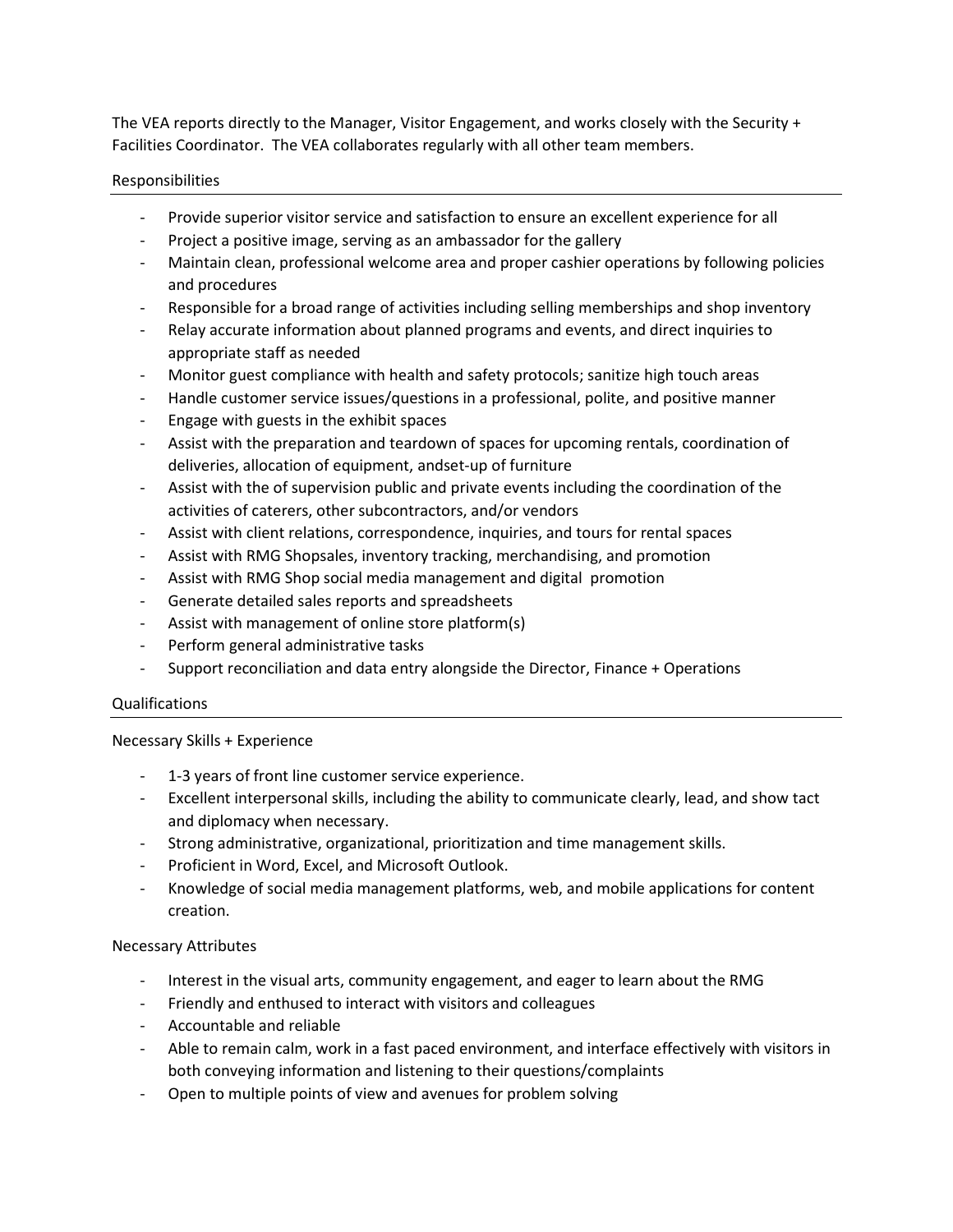- Takes initiative regularly when you see things that need attention and makes decisions
- Well organized and thorough, with close attention to detail and follow-through
- Acts as a team player who works well with others and shows courtesy and respect to colleagues
- Able to work a flexible schedule to include weekends, holidays and special events

#### Bonus Skills + Attributes

- Experience with event coordination, and/or the hospitality or catering industry is an asset
- Experience in another cultural organization or related attraction strongly preferred
- Post-secondary degree in progress in arts or culture related studies, or a desire to pursue a career in the field
- Entrepreneurial and business skills.
- Knowledge of modern and contemporary art in Canada.
- Valid Smart Serve certificate
- Valid First Aid training

#### Working Conditions

- Some heavy lifting, set-up and movement of furniture, some long periods of standing/walking around Gallery spaces
- Some reaching, kneeling, set-up and take down required

## Who We Are + How We Work

The RMG believes that art cultivates connected and caring communities. As an artist-centered and community-oriented public art gallery in Durham Region, we bring people from diverse backgrounds together to engage with art that inspires new perspectives, generates meaningful conversations, and creates a sense of belonging.

We build relationships with diverse artists and communities through art. The RMG works in collaboration with artists, partners, and audiences to present dynamic and inspiring collections, exhibitions, and programs in an inclusive and equitable environment.

Values are at the core of how we work. The RMG is guided by the following values:

- Culture of Care
- Artist-centered and Creative
- Equity and Justice
- Relationship-based and Collaborative
- Accessible and Inclusive
- Accountable and Open

We encourage anyone applying to ensure our values have alignment with your own.